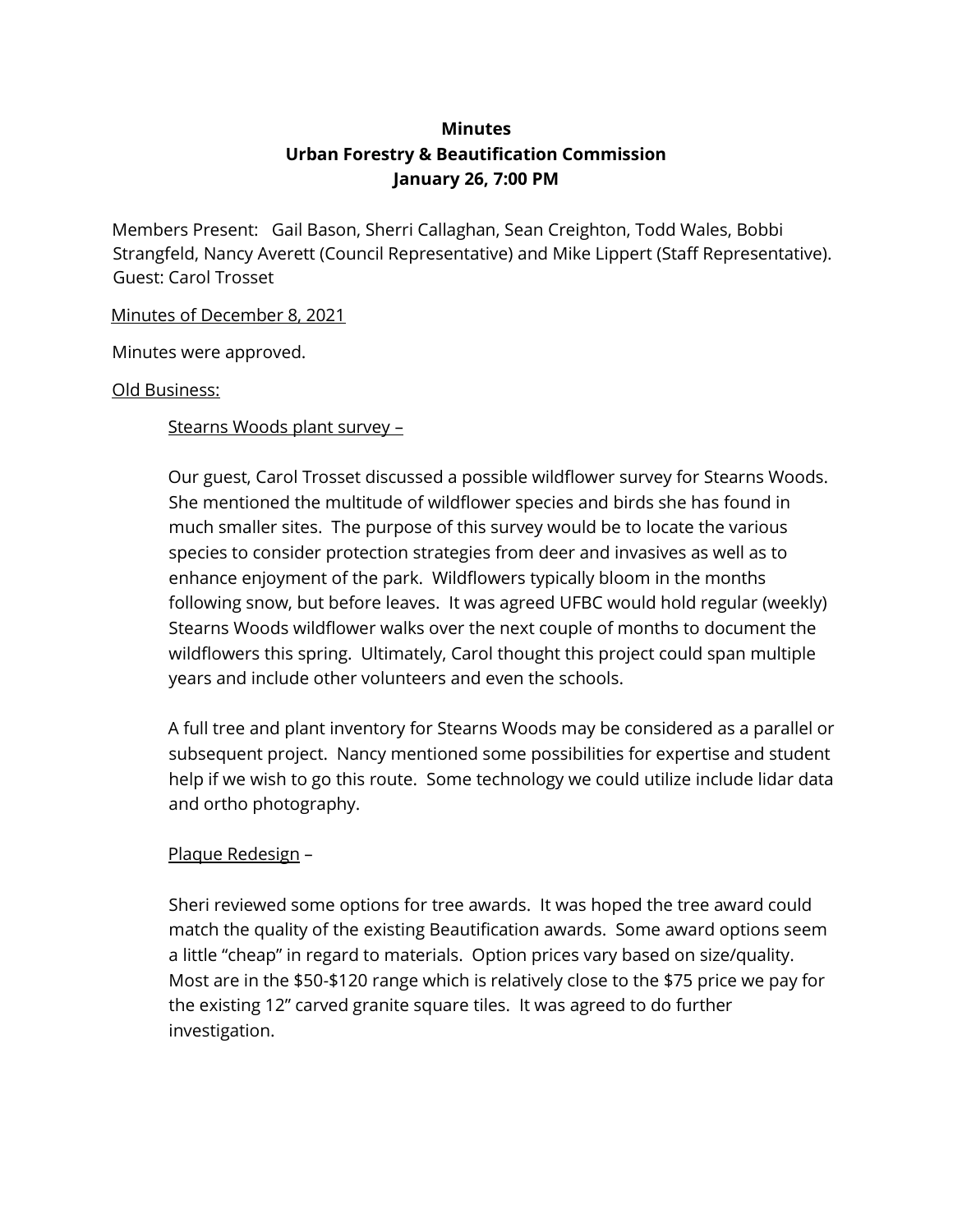ODNR Street Tree Grant Update – At the last meeting, it was mentioned that the city's most recent ODNR street tree grant application was rejected. Mike met with Rob Nicolls, Chuck Zeilman and Wendi Van Buren (ODNR) to discuss making improvements to our grant application for the future. We will have further internal meetings and determine what UFBC help may be needed for another grant application this fall.

Taking Root mini-grants – The City completed the summary of activities for our most recent \$2,000 grant for Stearns Woods and submitted the final report to Taking Root. All money was used and we have not received any feedback from Taking Root. The City received a \$500 mini-grant for Ritchie Preserve a year ago. We had discussed using this money for improvements on the east end of the park with Rusty, but need to confirm the location based on property data. This money must be utilized by the end of 2022. It was agreed to apply for another \$500 Taking Root mini-grant for Stearns Woods. This could cover improvements to the northwest corner of this Green Area.

Tree City USA–The City received notice that Wyoming was awarded the Tree City USA designation in 2021. The annual awards luncheon is typically in April – we have not received notice of this event.

Storm Water Workshop – ESC is taking the lead on this workshop since storm water is more closely aligned with their mission. UFBC is willing to assist. It was reported they have a speaker lined up, but the date has not been finalized. Program details need to be established/communicated as well. Bobbi reported that she has a contact at Glenwood Gardens who potentially could be available for a Q & A session.

#### New Business:

March meeting with High School Green Team – This is tentatively scheduled. Laura from ESC is setting this up. UFBC could present our annual report to let the school know of all our activities.

Arbor Day April 2022 – The National Arbor Day celebration will be held April 29, 2022. Bobbi/Sean will work with the schools to coordinate activities this year. Last year, it was remote in conjunction with Elm school. They had activities throughout the week including a scavenger hunt and a tree video. We anticipate working with Hilltop School this year, but need to coordinate with teachers/principal.